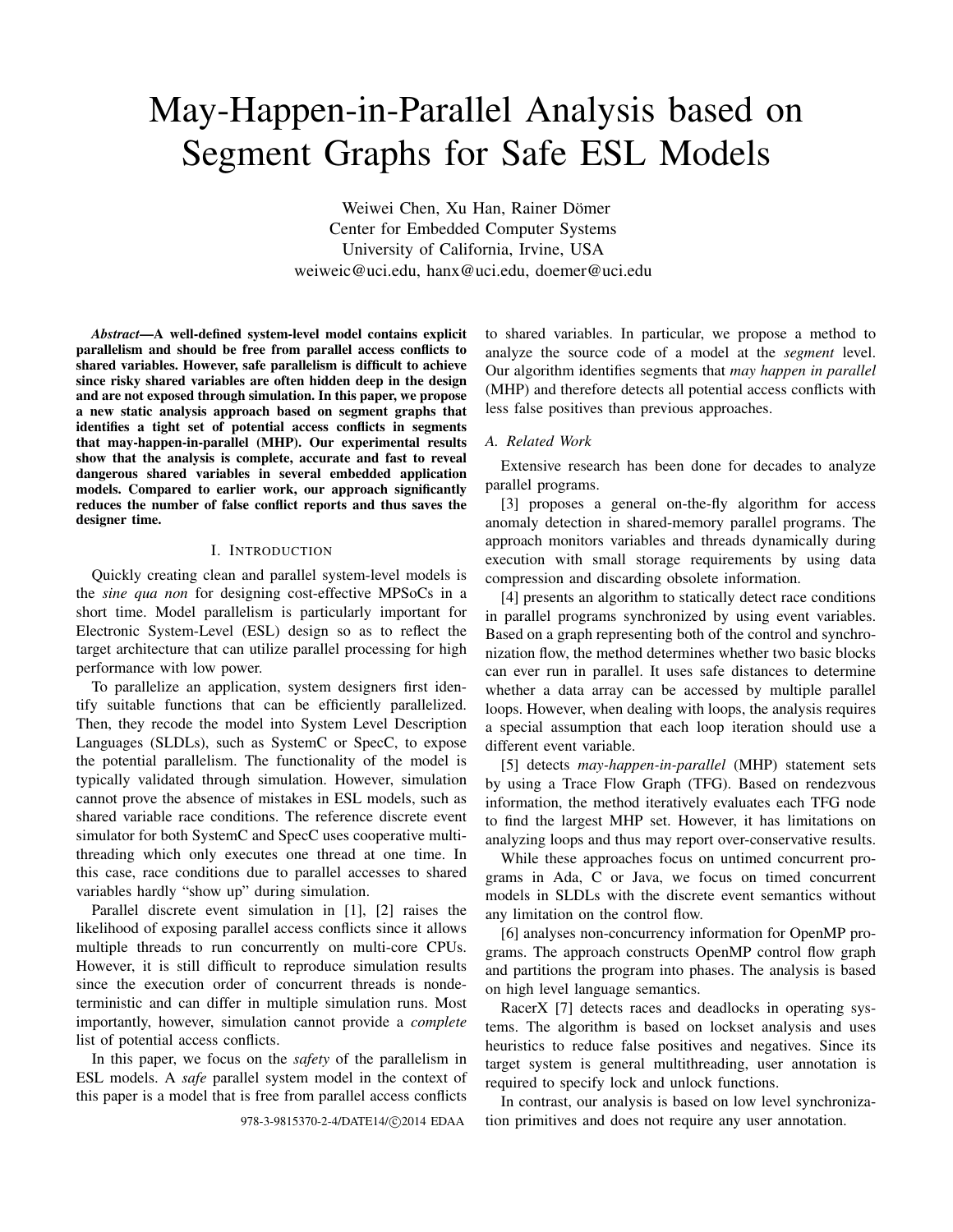Formal model checking based approaches are used in [8] and [9] to detect races in SystemC models. These methods use tracing results which combine static analysis and simulation to provide comprehensive coverages. A dynamic partial order reduction technique is proposed to address the state explosion problem. [10] also uses simulation to analyze nondeterministic anomalies among parallel logical processes.

In contrast, our approach is fully static and does not require simulation.

## II. RACE CONDITION DETECTION FOR ESL MODELS

Race conditions among shared variables may cause nondeterministic behavior in parallel models and errors in the final implementation.

Race condition detection can be dynamic or static.

• **Static Analysis** extracts parallelism at the source code level to detect the potential shared variable parallel access conflicts. [11] proposes a **Static Parallelism Aware Detection (SPAD)** which derives the parallelism according to the concurrent syntax in SpecC, namely keywords *pipe* (pipelining execution) and *par* (parallel execution). For instance, Fig. 1 shows a simple design with a two stage pipeline (i.e. *a* and *b*), and each stage consists of two parallel submodules (i.e. *c* and *d* in *a*; *e* and *f* in *b*). **SPAD**



Fig. 1. Example of a pipelined parallel SpecC design

first identifies the MHP module pairs hierarchically, such as (*a*, *b*), (*c*, *e*), (*c*, *f*), (*d*, *e*), (*d*, *f*). Then, the algorithm compares the variable access lists for each instance for potential shared variable conflicts.

• **Dynamic Analysis** simulates the model and detects race conditions at run-time. Parallel anomalies can be found precisely along the execution path. In addition to [8] and [9], [12] presents a **Dynamic Segment Aware Detection (DSAD)** approach which analyzes the model statically and monitors the simulation at runtime at the **segment** (the piece of code between two scheduling points) level. In particular, **DSAD** records the segment pairs that are running in parallel during simulation and reports the shared variable conflicts by comparing the segment variable access lists computed statically.

Formal analysis for parallel programs synchronized by the rendezvous mechanism to determine the pairs of statements which *may happen in parallel* (MHP) is known to be NPcomplete [13]. For this reason, much research aims to find the sets of MHP statements in larger granularity to reduce the algorithm complexity. However, conservative static approaches usually report a large amount of false positive results while dynamic checking may slow down the simulation and complete coverage is not guaranteed.

In this paper, we also follow the philosophy of detecting race conditions by identifying MHP statements. In Section III-B, we propose a **Static Segment Aware Detection (SSAD)** algorithm to analyze the model at the segment level which is more efficient and comprehensive than **DSAD**, and more precise than **SPAD**. Fig. 2(b) compares the coverage among **DSAD**, **SPAD**, and **SSAD**.



(a) Static and dynamic approaches for detecting parallel access conflicts

|          | <b>DSAD</b> | SPAD          | SSAD          |
|----------|-------------|---------------|---------------|
| Speed    | Slow        | Fast          | Fast          |
| Coverage | Sparse      | Comprehensive | Comprehensive |
| Accuracv | Low         | Low           | Medium        |

(b) Qualitative comparison of approaches

Fig. 2. Comparison of race condition detection approaches

# III. RACE CONDITION ANALYSIS USING SEGMENT **GRAPHS**

We now propose the **Static Segment Aware Detection (SSAD)** algorithm for parallely accessed variables. The basic idea is to identify MHP segment pairs statically with respect to discrete event semantics.

## *A. Segment Graph Data Structures*

To formally describe our SSAD algorithm, we need the following notations:

- **Simulation Time**: We define time as tuple  $(t, \delta)$  where  $t$ =time,  $\delta$ =delta-cycle, and order time stamps as follows: **– equal**:  $(t_1, \delta_1) = (t_2, \delta_2)$ , iff  $t_1 = t_2$ ,  $\delta_1 = \delta_2$ 
	- **before**:  $(t_1, \delta_1) < (t_2, \delta_2)$ , iff  $t_1 < t_2$ , or  $t_1 = t_2$ ,  $\delta_1 < \delta_2$
	- **after**:  $(t_1, \delta_1) > (t_2, \delta_2)$ , iff  $t_1 > t_2$ , or  $t_1 = t_2$ ,  $\delta_1 > \delta_2$
- **Segment** seg<sup>i</sup> : source code statements executed by a thread between two scheduling steps. Note that segment has larger granularity than single statements.
- **Segment Boundary**  $v_i$ : SLDL statements which call the scheduler, i.e. *wait*, *waitfor*, *par*, *pipe*, etc.
- **Segment Graph (SG):**  $SG=(V, E)$ **, where**  $V = \{v \mid v \text{ is a} \}$ segment boundary},  $\mathbf{E} = \{e_{ij} \mid e_{ij} \text{ is the set of statements} \}$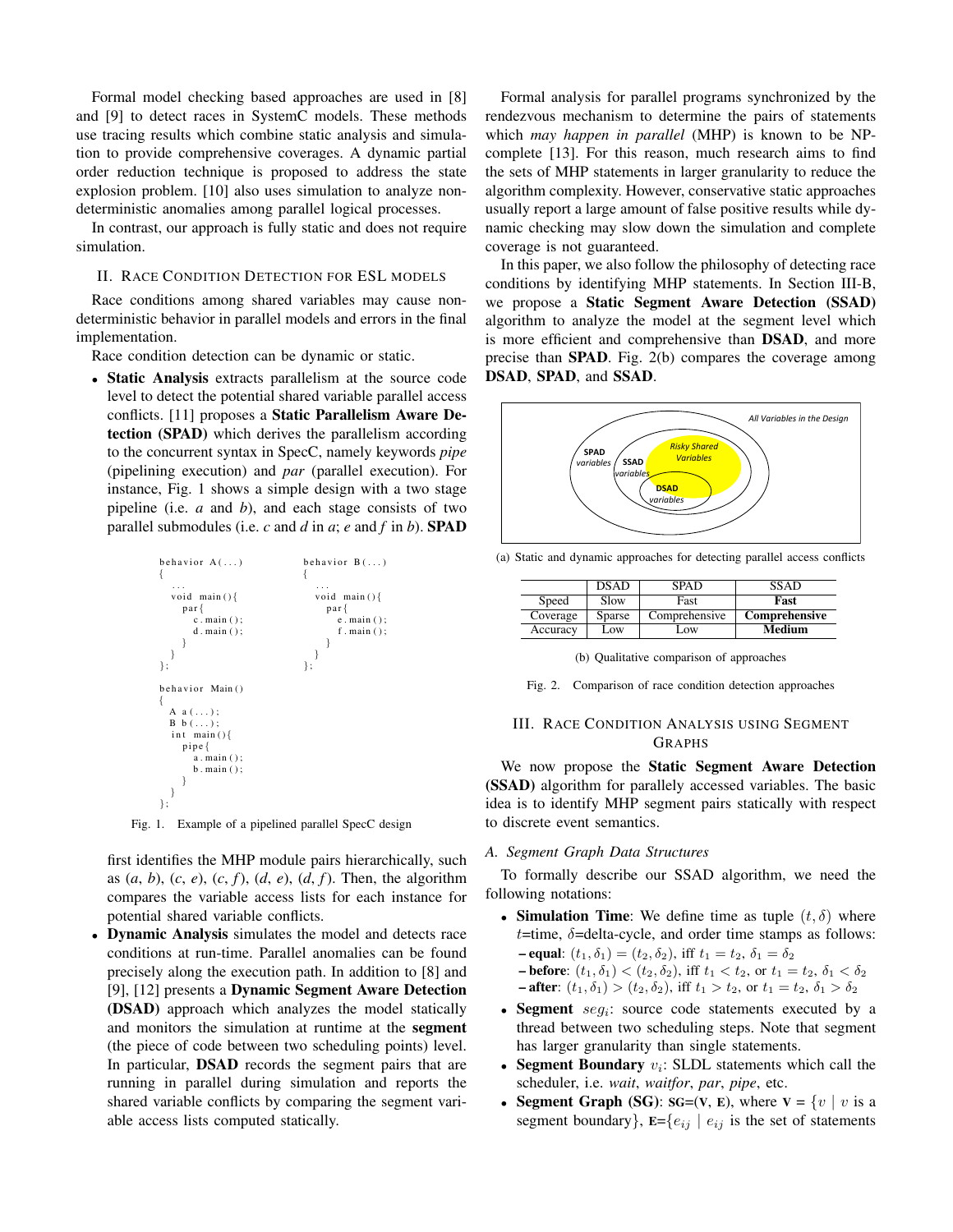

Fig. 3. SLDL source code for a simple design example

between  $v_i$  and  $v_j$ , where  $v_j$  could be reached from  $v_i$ , and  $seg_i = \bigcup e_{ij}$ . The Segment Graph can be derived from the Control Flow Graph (CFG) of the SLDL models [14].

• **Current time advance table**  $CTime[N]$  lists the time increment that a thread will experience when it enters the given segment.  $N$  is the total number of segments. The time increase for different segments is listed in Table I.

TABLE I TIME ADVANCES AT SEGMENT BOUNDARIES.

| Segment boundary  | Time Increment         |       | Add to $(t', \delta')$ |
|-------------------|------------------------|-------|------------------------|
| <i>wait</i> event | inc by one delta cycle | (0:1) | $(t', \delta')$        |
| <i>waitfor t</i>  | increment by time $t$  | (t:0) | $+t,0$                 |
| par/end of par    | no time increment      | (0:0) | $t'.\delta'$           |



Fig. 4. Segment Graph, current time advance table and segment variable access lists for the simple example

| seg            | $\bf{0}$ | 1 | 2 | 3 | 4 | 5 | 6 | 7 | seg            | $\bf{0}$ | 1        | 2        | 3        | 4           | 5        | 6                     | 7        |
|----------------|----------|---|---|---|---|---|---|---|----------------|----------|----------|----------|----------|-------------|----------|-----------------------|----------|
| $\bf{0}$       |          |   |   |   |   |   |   |   | $\bf{0}$       | $\infty$ | (0:0)    | (1:0)    |          | (1:1) (0:0) |          | $(2:0)$ $(2:1)$       | (0.0)    |
| 1              |          |   |   |   |   |   |   |   | $\mathbf{1}$   | $\infty$ | $\infty$ | (1:0)    | (1:1)    | $\infty$    | $\infty$ | $\infty$              | (0.0)    |
| $\overline{a}$ |          |   |   |   |   |   |   |   | $\overline{2}$ | $\infty$ | $\infty$ | (1:0)    | (0:1)    | $\infty$    | $\infty$ | $\infty$              | (0:1)    |
| 3              |          |   |   |   |   |   |   |   | 3              | $\infty$ | $\infty$ | (1:0)    | (1:1)    | $\infty$    | $\infty$ | $\infty$              | (0:0)    |
| $\overline{a}$ |          |   |   |   |   |   |   |   | 4              | $\infty$ | $\infty$ | $\infty$ | $\infty$ | $\infty$    |          | $(2:0)$ $(2:1)$       | (0:0)    |
| 5              |          |   |   | T |   |   | T |   | 5              | $\infty$ | $\infty$ | $\infty$ | $\infty$ | $\infty$    |          | (2:0)   (0:1)   (0:1) |          |
| 6              |          |   |   |   |   |   |   |   | 6              | $\infty$ | $\infty$ | $\infty$ | $\infty$ | $\infty$    |          | $(2:0)$ $(2:1)$       | (0:0)    |
| 7              |          |   |   |   |   |   |   |   | 7              | $\infty$ | (0:0)    | $\infty$ | $\infty$ | (0:0)       | $\infty$ | $\infty$              | $\infty$ |
|                |          |   |   |   |   |   |   |   |                |          |          |          |          |             |          |                       |          |

(a) Event notification table (b) Segment shortest path table

Fig. 5. Event notification table and segment shortest path table for the simple example

Table I also shows the result of adding the time increment to a given timestamp  $(t', \delta')$ .

• Event notification table  $NTab[N, N]$ :

$$
NTab[i,j] = \begin{cases} T & \text{if } seg_i \text{ notifies an event that} \\ seg_j \text{ is waiting for;} \\ F & \text{otherwise.} \end{cases}
$$

• **Shortest path table**,  $SPTab[N, N]$  stores the minimum time advance between two segments:

 $SPTab[i, j]$  = the minimum time advance from  $seg_i$  to  $seg_i$ .

Note that this value can be the accumulated current simulation time advances along a *valid* path from  $seq_i$ to seg<sup>j</sup> (For *valid* path, see Lemma II below).

- Variable Access List:  $VAList_i$  is the list of the variables that are accessed in  $seg_i$ . Each entry for a variable in this list is a tuple of (*Var, AccessType*).
- May happen in parallel table  $MHP[N, N]$ :

$$
MHP[i,j] = \begin{cases} T & \text{if } seg_i \text{ may happen in parallel with } seg_j; \\ F & \text{otherwise.} \end{cases}
$$

Fig. 3 shows the source code of a simple SpecC design with its segment graph and analysis tables shown in Fig. 4 and Fig. 5.



(a) Two valid execution paths

(b) An invalid execution path

Fig. 6. Valid and invalid execution paths in the segment graph when calculating the minimum time advance

#### *B. Determining MHP Segments*

We propose an elimination-based algorithm for computing the MHP segments. Initially, all segments are MHP with all others. We use the following lemmas to eliminate MHP segment pairs so as to reduce the number of false conflicts.

*Lemma I:*  $\forall seg_i$ ,  $seg_i$  is only executed by one thread.

Lemma I states that a segment cannot execute in parallel with itself because a segment can only be executed by one thread. When a module (i.e. behavior or channel in SpecC) is instantiated multiple times, multiple copies of the segments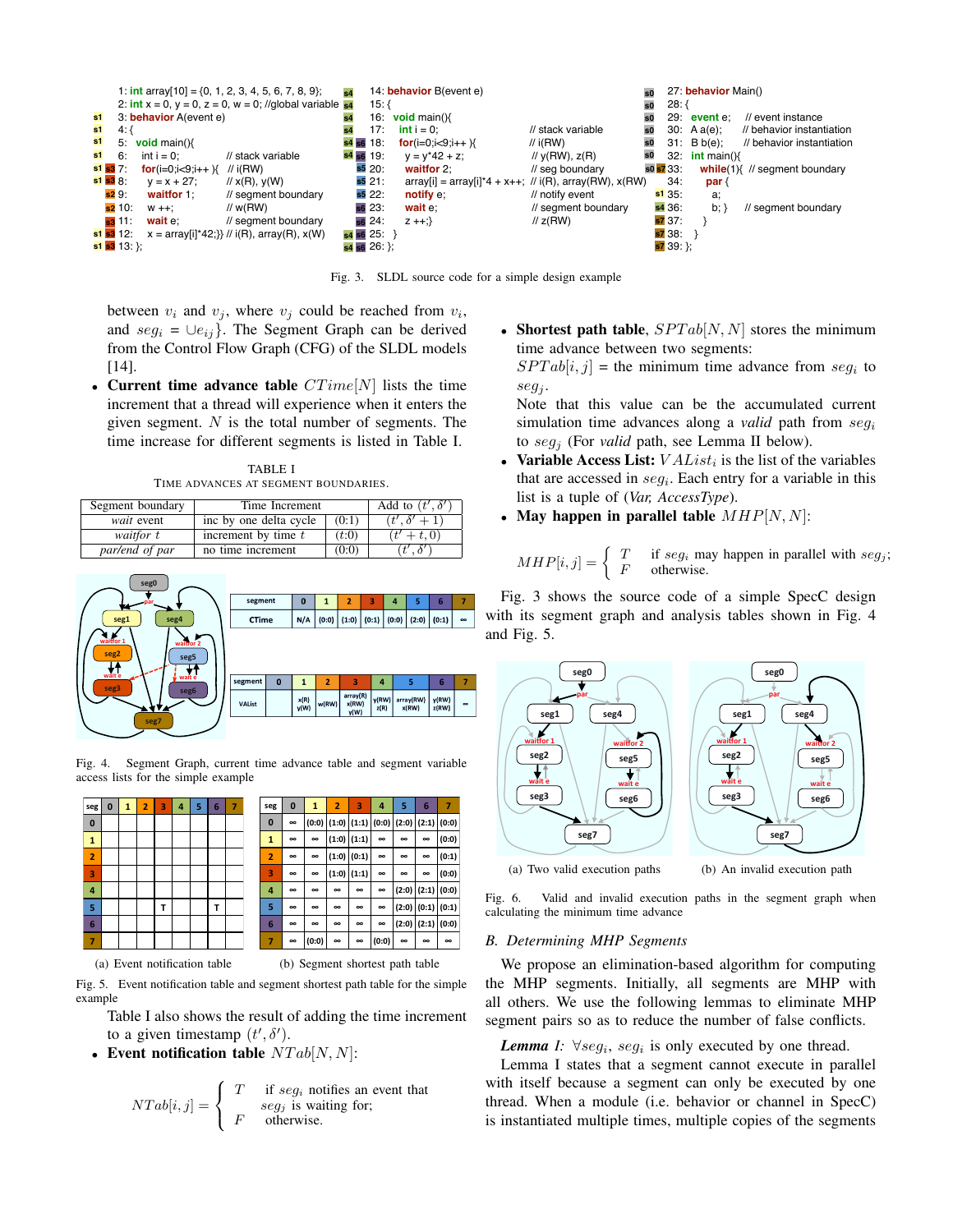are added to the segment graph [14]. Therefore, one segment only belongs to one specific instance and different instances never share same segments.

Note that a channel instance may be used by multiple threads in the same segment. However, channel accesses are always mutual exclusive in SpecC. This guarantees that a segment in a channel instance is never executed by multiple threads at the same time.

**Lemma** II: If  $\exists$  a *valid execution path* from  $seg_i$  to  $seg_j$ in the **Segment Graph**,  $seg_i$  and  $seg_j$  will not be executed in parallel. A *valid execution path* is a path that does not exit and re-enter a parallel statement. Fig. 6(a) shows two valid execution paths ( $seg_1 \rightarrow seg_7$  and  $seg_5 \rightarrow seg_5$ ) and Fig. 6(b) shows an invalid one ( $seg_1 \rightarrow seg_5$ ).

Lemma II states that sequentially executed segments cannot run in parallel. A *valid execution path* in the segment graph indicates sequentiality. The only exception would be an *invalid* path which exits a par statement from a branch (a child instance) and re-enters another branch (a different child instance) in the same par statement (i.e.  $seg_1 \rightarrow seg_5$  in Fig. 6(b)).

*Lemma III:*  $\forall$ seg<sub>i</sub> where seg<sub>i</sub> notifies seg<sub>i</sub>, if  $\exists$ seg<sub>k</sub> which happens either before all  $seg_i$  or more than  $(0, 1)$  time cycles after all  $seg_i$  on the path between them, then  $seg_k$  does not happen in parallel with  $seg_i$ .

If seg<sub>i</sub> notifies an event seg<sub>i</sub> is waiting for, seg<sub>i</sub> will be executed  $(0, 1)$  time cycles after seg<sub>i</sub> finishes. Therefore, any segment  $seg_k$  (k may equal to i) that is before  $seg_i$  or more than  $(0, 1)$  time cycles away from  $seg_i$ , will not not happen in the same simulation cycle with  $seg_i$ .

Particularly, if  $seq_i$  belongs to a loop and the time advance for  $seg_i$  which goes back to itself is greater than  $(0, 1)$ time cycles,  $seg_i$  cannot happen in parallel with  $seg_i$ . When multiple  $seg_i$ s exist (an event can be notified by statement(s) belonging to multiple segments),  $seg_k$  are compared with all  $seg_i$ s to determine whether  $seg_k$  and  $seg_i$  cannot happen in parallel.

In summary, Lemma III is general enough to cover all models with loops and event notifications.

*Lemma IV:* If  $seg_i$  and  $seg_j$  share the same parent,

- 1) the parent segment starts a par statement (i.e.  $seq_1$  and seg<sup>4</sup> in Fig. 4), then seg<sup>i</sup> will *always happen in parallel*  $(AHP)$  with  $seg_i$ ;
- 2) the parent segment starts a *pipe* statement, then  $seg_i$ will never happen in different simulation cycle with  $seq_i$ within the same pipeline iteration.

Lemma IV defines the segment pairs that *alway-happenin-parallel* (AHP) according to the execution semantics. Note that *pipe* is a special case of *par*. Although the first segment in each pipeline stage does not happen all the time while the pipeline is filling or flushing, they either AHP or never happen for a specific iteration. Therefore, we categorize the first segments following a *pipe* statement the same as those of the *par* statement.

*Corollary IV.1:* If  $seg_i$  and  $seg_j$  AHP,  $\forall seg_k$  on a valid execution path in the segment graph with  $seg_i, seg_k$  will not happen in parallel with  $seq_i$ .

Corollary IV.1 states that all the segments that execute sequentially with  $seg_i$  in different simulation cycles will never happen in parallel with any AHP segments of  $seg_i$ .

## *C. MHP Algorithm for Race Condition Analysis*

Our race condition analysis consists of three main steps:

*1) Building the segment graph:* we first go through all statements in the design, find the segment boundaries, and construct the segment graph similar to [14].

*2) MHP segment elimination:* In contrast to **SPAD**, we aim at minimizing MHP segment pairs.

Our *MHP* table is initially filled with *true (T)* value, which means all segments are conservatively assumed to be potentially in parallel (Fig. 7(a)).

Next, we apply the Lemmas presented in Section III-B to eliminate false positives as follows:

- Lemma I eliminates the *T*s on the diagonal of the *MHP* table, as shown in Fig. 7(b).
- Lemma II eliminates the segment pairs that are on the same valid sequential execution path.

The  $SPTab$  reflects the execution order among the segment pairs:

- **–**  $SPTab[i, j] \neq \infty$  and  $SPTab[j, i] \neq \infty$  ⇒
- $seg_i$  and  $seg_j$  are a loop (i.e.  $seg_2$  and  $seg_3$  in Fig. 5(b));
- $SPTab[i, j] \neq \infty$  and  $SPTab[j, i] = \infty \Rightarrow$
- seg<sub>i</sub> will happen before seg<sub>j</sub> (i.e. seg<sub>0</sub> and seg<sub>7</sub> in Fig. 5(b));  $SPTab[i, j] = \infty$  and  $SPTab[j, i] \neq \infty \Rightarrow$
- seg<sub>i</sub> will happen after seg<sub>j</sub> (i.e. seg<sub>5</sub> and seg<sub>4</sub> in Fig. 5(b)); **-**  $SPTab[i, j] = ∞$  and  $SPTab[j, i] = ∞$   $\Rightarrow$

 $seg_i$  and  $seg_j$  may happen in parallel (i.e.  $seg_1$  and  $seg_4$  in Fig. 5(b)).

Algorithm 1 shows our modified **Floyd**−**Warshall** algorithm to compute the  $SPTab$ . As shown in Fig. 5(b), we get the  $SPTab$  for the simple example in Fig. III-A. Then, we use the  $SPTab$  to eliminate segment pairs from the *MHP* table and get Fig. 7(c).

- Lemma III eliminates the MHP pairs based on the semantics for event notifications (Algorithm 2). We get Fig. 7(d) as the *MHP* table for the simple example. For instance,  $(seq_3, seq_4)$  are removed from being MHP since  $seg_4$  will at least be (2:0) time cycles away from  $seg_5$  which is longer than the time advance  $(0:1)$  between  $seg_3$  and  $seg_5$ .
- Lemma IV eliminates MHP pairs based on the AHP segments (Algorithm 3). In the simple example, since  $seg_1$  and  $seg_4$  AHP (both starting from the par statement in line 34) and  $seg_5$  and  $seg_4$  are not MHP (Lemma II),  $seg_1$  and  $seg_5$  thus will never be MHP as shown in Fig. 7(e).

*3) Race condition variable analysis:* With the reference of the *MHP* table, we compare the variable access lists of the MHP segment pairs for potential variables that may cause race conditions due to parallel accesses.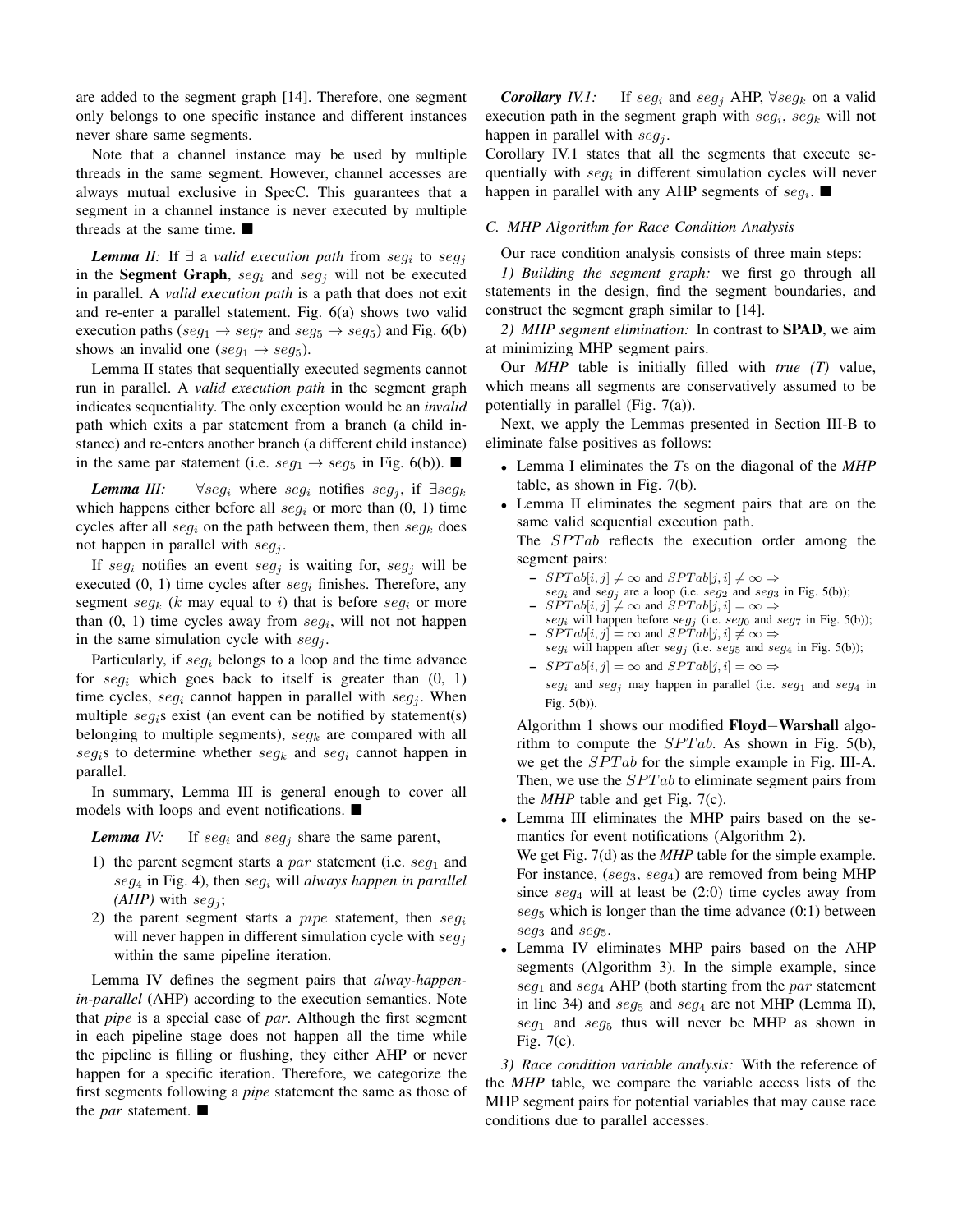

Fig. 7. MHP table generation by applying Lemma I through IV

# Algorithm 1 Modified Floyd-Warshall algorithm for computing the SPTab

let SPTab be a NxN array of minimum time advances initialized to  $\infty$ .  $1:$  $\overline{\mathcal{L}}$ let Next be a NxN array of integers initialized to -1 (record the shortest path). void BuildSPTab(){  $3:$  $4:$  $\forall$  edge from  $seg_i$  to  $seg_j$ ,<br>SPTab[i, j] = CTime[j]; /\* time advance when entering  $seg_j$ . \*/  $5:$ 6: for  $k$  from 0 to N-1 do for i from 0 to N-1 do 7:  $8:$ for  $j$  from 0 to N-1 do if  $(SPTab[i, k] + SPTab[k, j] < SPTab[i, j]$  then  $\mathbf{Q}$  $10:$  $oldVal = SPTab[i, i];$ SPTab[i, j] = SPTab[i, k] + SPTab[k, j]; Next[i, j] = k;  $11:$  $12:$ **if** (IsValidPath(i, k, j)== $false$ ) then  $13:$ SPTab[i, j] = oldVal; Next[i, j] = -1; end if  $14:$ end if  $15:$ end for  $16:$ end for  $17<sup>0</sup>$ end for  $18:$ - }  $19:$ 20: bool IsValidPath(i, k, j){  $\overline{21}$ : /\* check whether the shortest path from  $seg_i$  to  $seg_j$  through  $seg_k$  is valid \*/  $22.5$  $path = FindPath(i, k) + FindPath(k, j);$  $23:$ if (path exits a  $par$  or  $pipe$  statement first and then re-enters the same one)  $24:$ then return *false*; end if  $2.5$ return true:  $26:$ -1  $27.$  $28:$ string FindPath (i, j){  $\overline{29}$ : if  $(SPTab[i,j] == CTime[j])$  then return "ij"; end if  $30:$  $tmp = next[i, j];$  $31:$ if  $(tmp == -1)$  then return ""; end if  $32.$ return FindPath(i, tmp) - string(tmp) + FindPath(tmp, j);  $33:$ -1

## Algorithm 2 Lemma III for MHP segment elimination

 $1:$  $\forall$  seg<sub>j</sub> and seg<sub>i</sub>, if  $NTab[i][j]$  = true /\*seg<sub>i</sub> notifies seg<sub>j</sub>\*/ then  $\forall$  segk  $\mathfrak{p}$  $3:$ if  $((SPTab[i, k] > (0, 1)$  and  $SPTab[i, k] \neq \infty)$ or  $(SPTab[i, k] == \infty$  and  $SPTab[k, i] \neq \infty)$ ) then  $4:$  $\overline{5}$ :  $MHP[k, j] = MHP[j, k] = false$  end if 6: end if

# Algorithm 3 Lemma IV for MHP segment elimination

|    | 1: $\forall$ seg <sub>i</sub> and seg <sub>i</sub> , if (seg <sub>i</sub> and seg <sub>i</sub> are AHP) /*always happen in parallel*/ |
|----|---------------------------------------------------------------------------------------------------------------------------------------|
| 2: | then                                                                                                                                  |
| 3: | $\forall$ seq <sub>k</sub> , if (MHP[k, i] = <i>false</i> ) then                                                                      |
| 4: | MHP[k, i] = MHP[j, k] = <i>false</i> ; endif                                                                                          |
| 5: | $\forall$ seq <sub>k</sub> , if (MHP[k, j] = false) then                                                                              |
| 6: | MHP[k, i] = MHP[i, k] = $false$ ; endif                                                                                               |

 $7:$ end if

In particular, if both lists contain entries of the same variable, and at least one of the access types is write or readwrite, then this is reported as a potential race condition.

Table II shows the analysis results after applying the MHP algorithms. It clearly shows that the lemmas help to reduce the MHP segments and thus narrow down the potential conflicts to just  $y$  (line 2) for the example shown in Fig. 3.

| TABLE II                                    |  |  |  |  |  |  |  |  |  |  |
|---------------------------------------------|--|--|--|--|--|--|--|--|--|--|
| EXPERIMENTAL RESULTS FOR THE SIMPLE EXAMPLE |  |  |  |  |  |  |  |  |  |  |

| Analysis      | #MHP                 | <b>Potential Conflict Variables</b> |                   |  |  |  |  |
|---------------|----------------------|-------------------------------------|-------------------|--|--|--|--|
| <b>Steps</b>  | <b>Segment Pairs</b> | numbers                             | variable list     |  |  |  |  |
| Initial       | 36                   |                                     | x, y, z, w, array |  |  |  |  |
| Lemma I       | 28                   |                                     | x, y, z, array    |  |  |  |  |
| Lemma I, II   |                      |                                     | x, y, array       |  |  |  |  |
| Lemma I - III |                      |                                     | x, y              |  |  |  |  |
| Lemma I - IV  |                      |                                     |                   |  |  |  |  |

## **IV. EXPERIMENTS AND RESULTS**

We implemented and performed the three approaches, DSAD, SPAD and SSAD, on our in-house ESL models for seven embedded applications. In Table III, we show the size of the applications, the number of parallel accessed variables, and the execution time of the analysis for each approach.

Overall, the MHP analysis approach, i.e. SSAD, reports more accurate and complete results than DSAD and SPAD with a very short execution time. Note that, while it is hard to measure, it can easily be seen that the reduced set reported race conditions (due to less false positives compared to SPAD) translates directly into significant savings in the system designer's analysis, testing, and debugging time.

The last four columns in Table III also show the effectiveness of the lemmas in Section III on narrowing down the set of potential conflict variables in the application models.

• Mandelbrot Renderer: a graphics application which visualizes the points of the Mandelbrot set with 16 parallel slice renderers. The 2 conflict variables reported by SSAD, *image* and  $t$ , are array variables. *image* can be resolved by splitting it into dedicated slices for each parallel rendering unit.  $t$  is a timestamp in the test bench which is safely set by the stimulus and read by the monitor (false positive).

 $\bullet$  JPEG image encoder: encodes a color image with 3 parallel encoders and 1 sequential *Huffman* encoder at the end. The 3 reported variables *input*, *ch*, and *fin* are all pointer variables which are never accessed in parallel. SSAD could avoid reporting these variables with further pointer analysis (future work).

• Fixed-point MP3 audio decoder: MP3 audio decoder with stereo channel decoders using fixed-point calculations. 2 variables, *file\_handle* and *decend* are reported by SSAD. *file\_handle* is a pointer reported due to the lack of pointer